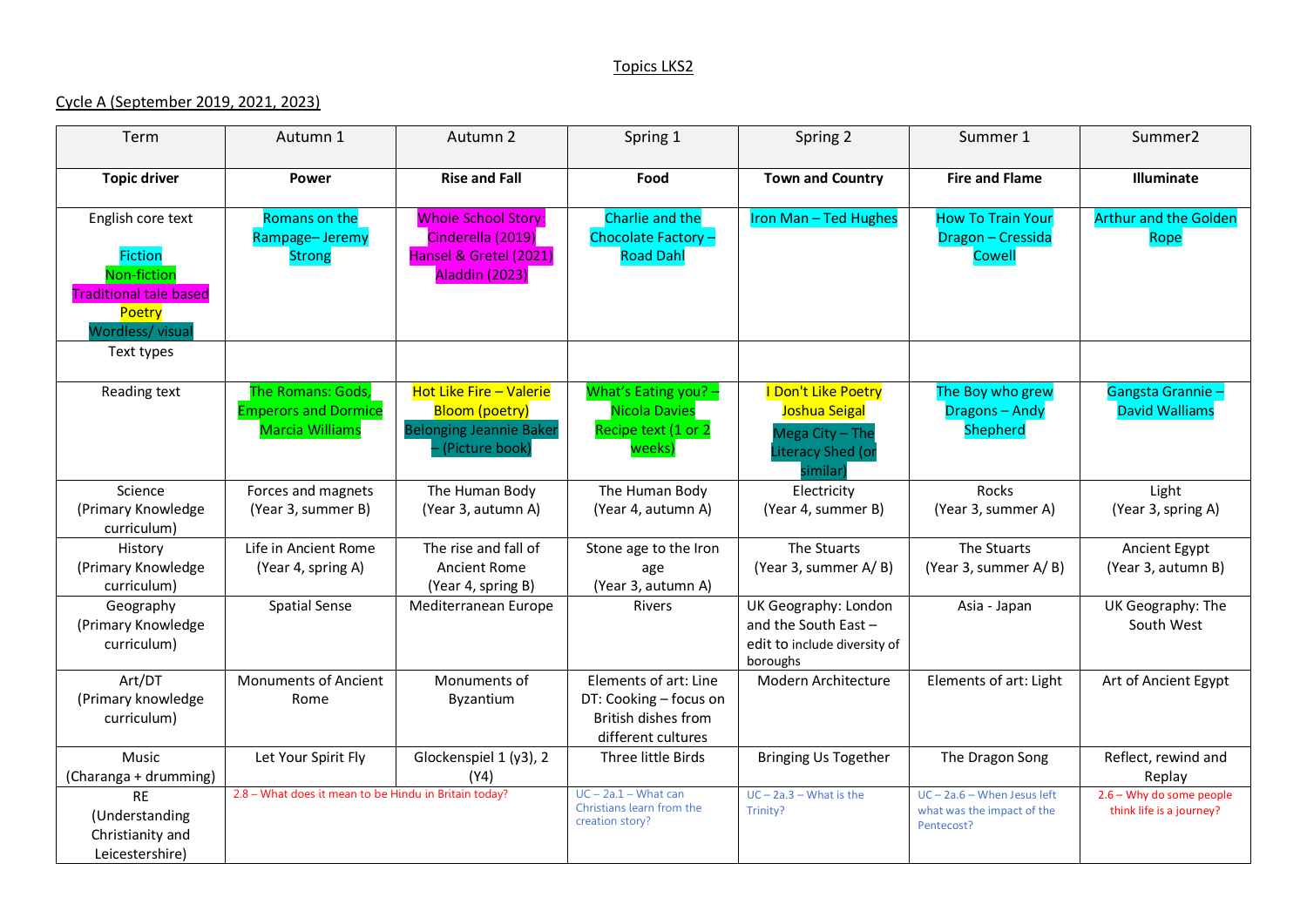| <b>PSHE</b>                                        | Exercise         | Self-Care | Give to others | Connect with others | Challenge yourself | Embrace the moment |
|----------------------------------------------------|------------------|-----------|----------------|---------------------|--------------------|--------------------|
| (Connect)                                          |                  |           |                |                     |                    |                    |
| Potential trips (do not<br>have to do all of them) | Temple/ Gurdwara |           |                |                     |                    |                    |
| +Library/ church visits                            |                  |           |                |                     |                    |                    |

Please see the Power Maths curriculum overview for maths coverage and curriculum information.

Please see the Language lightbulb curriculum overview for Modern Foreign Languages (Spanish) coverage and curriculum information.

## Cycle B (September 2020, 2022, 2024)

| Term                                                                                                              | Autumn 1                                                                                                                                                                    | Autumn 2                                                                                                                                                           | Spring 1                                                                                                                                  | Spring 2                                                                                                                                                      | Summer 1                                                                               | Summer <sub>2</sub>                                                                        |
|-------------------------------------------------------------------------------------------------------------------|-----------------------------------------------------------------------------------------------------------------------------------------------------------------------------|--------------------------------------------------------------------------------------------------------------------------------------------------------------------|-------------------------------------------------------------------------------------------------------------------------------------------|---------------------------------------------------------------------------------------------------------------------------------------------------------------|----------------------------------------------------------------------------------------|--------------------------------------------------------------------------------------------|
|                                                                                                                   |                                                                                                                                                                             |                                                                                                                                                                    |                                                                                                                                           |                                                                                                                                                               |                                                                                        |                                                                                            |
| <b>Topic driver</b>                                                                                               | <b>Myths and Monsters</b>                                                                                                                                                   | <b>Paris</b>                                                                                                                                                       | <b>Law and Power</b>                                                                                                                      | <b>Blossom</b>                                                                                                                                                | Asia                                                                                   | <b>Animals and humans</b>                                                                  |
| English core text<br><b>Fiction</b><br>Non-fiction<br><b>Traditional tale based</b><br>Poetry<br>Wordless/ visual | So You Think You've<br><b>Got it Bad? A Kid's Life</b><br>in Ancient Greece (Chae<br><b>Strathie &amp; Marisa</b><br>Morea)<br><b>Ancient Athens - The</b><br>literacy shed | Whole school story:<br>Jack and the Baked<br><b>Beanstalk - Colin</b><br>Stimson(2020)<br><b>Sleeping Beauty (2022)</b><br><b>Little Red Riding Hood</b><br>(2024) | <b>Robin Hood</b>                                                                                                                         | James and the Giant<br>Peach - Roald Dahl                                                                                                                     | The Firework Maker's<br>Daughter-Phillip<br>Pullman                                    | Varjak Paw - SF Said                                                                       |
| Text types                                                                                                        |                                                                                                                                                                             |                                                                                                                                                                    |                                                                                                                                           |                                                                                                                                                               |                                                                                        |                                                                                            |
| Reading text                                                                                                      | The Orchard Book of<br>First Greek Myths-<br><b>Saviour Pirotta</b>                                                                                                         | The Invention of Hugo<br>Cabaret - Brian<br>Selznicyt<br>Visual literacy -<br><b>Literacy Shed</b>                                                                 | A Nest full of Stars -<br>James Berry (poetry)<br><b>Fantastically Great</b><br><b>Women who Changed</b><br>the World - Kate<br>Pankhurst | The Flower - John Light,<br>Do Plants Really Eat<br><b>Insects? Questions and</b><br><b>Answers About the</b><br><b>Science of Plants</b><br>- Thomas Canavan | Quest - Aaron Becker<br>Amazing women of the<br>Middle East - Wafa<br><b>Tarnowska</b> | Save our Species -<br><b>Dominic Couzens</b><br><b>Belonging - Jeannie</b><br><b>Baker</b> |